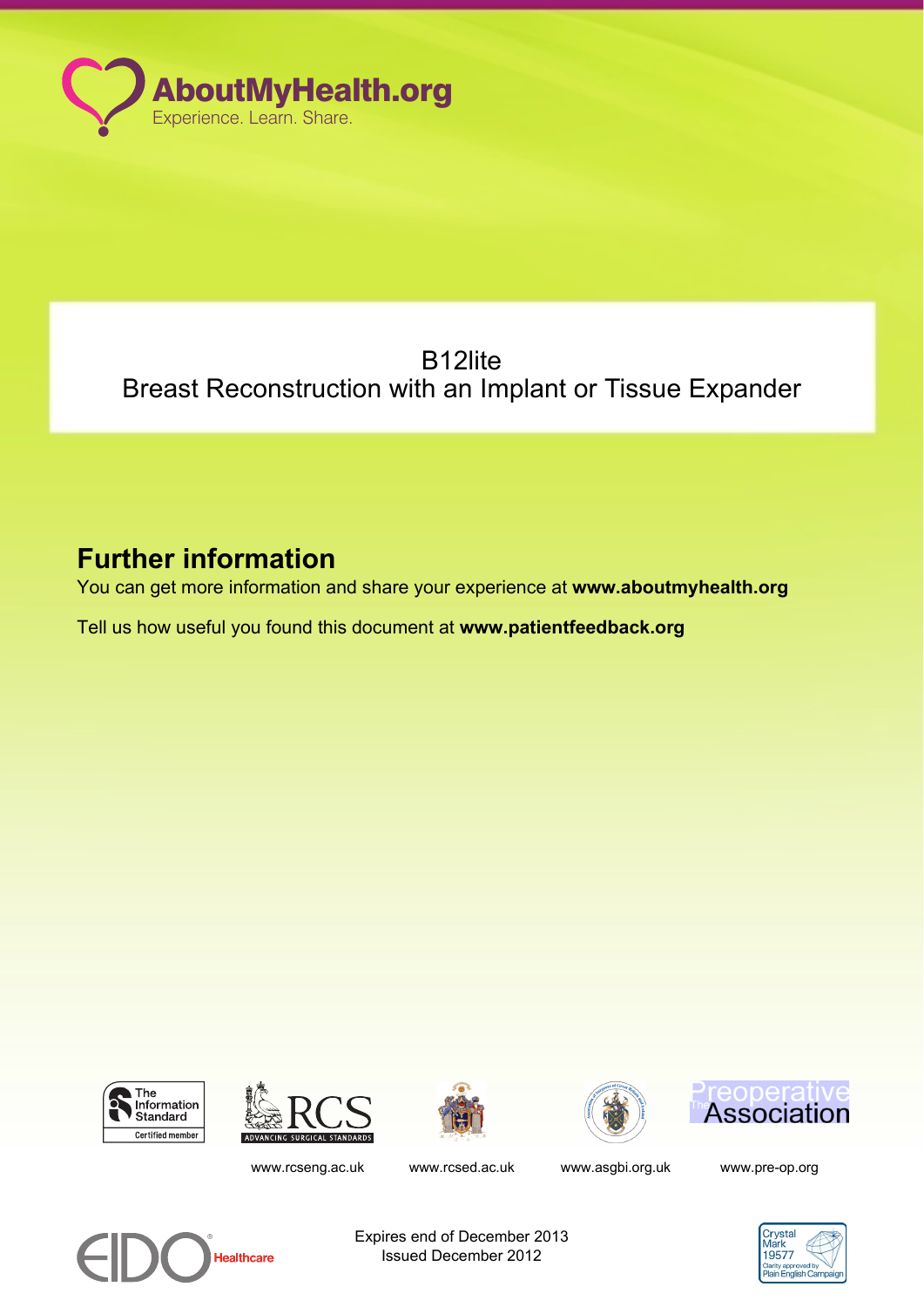This document will give you information about a breast reconstruction with an implant or tissue expander. If you have any questions, you should ask your GP or other relevant health professional.

#### **What is a breast reconstruction with an implant or tissue expander?**

A breast reconstruction is an operation to recreate a breast shape after you have had a mastectomy. Your surgeon will use a breast implant or tissue expander to recreate the shape of a breast.

#### **What are the benefits of a breast reconstruction with an implant or tissue expander?**

If the operation is successful, you will have a breast shape again. The reconstruction should give you a cleavage when you wear a bra.

#### **Are there any alternatives to a breast reconstruction with an implant or tissue expander?**

Using padded bras or inserts in bras can give the appearance of a breast shape when you are wearing clothes.

It is possible to recreate a breast shape using only tissue from elsewhere in your body.

# **What does the operation involve?**

The operation is performed under a general anaesthetic and usually takes between one and two hours.

If you have already had a mastectomy there is usually not enough skin to recreate a breast shape so you will need an expandable implant (tissue expander) to stretch your skin. Your surgeon will make a cut in the front of your chest over the mastectomy scar, or at the lower end of your new breast.

If the reconstruction is being performed at the same time as the mastectomy, your surgeon will usually be able to leave most of the skin on your breast, allowing them to place a permanent silicone implant to recreate a breast shape. Your surgeon will create a pocket under the muscle to place the tissue expander or implant in (see figure 1).



Figure 1 **Breast reconstruction** 

#### **What kind of breast implant should I choose?**

All implants are made of an outer layer (shell) of silicone. They can be filled with silicone, salt water (saline) or both. The silicone used to fill the implant can be in the form of a liquid or gel (cohesive silicone). Liquid silicone and saline implants give a softer and more natural feel. Cohesive silicone implants give a firmer feel and can come in more shapes, so they are often recommended to women who are having breast reconstruction.

If you do not have enough skin or you have already had a mastectomy, your surgeon may need to use a tissue expander.